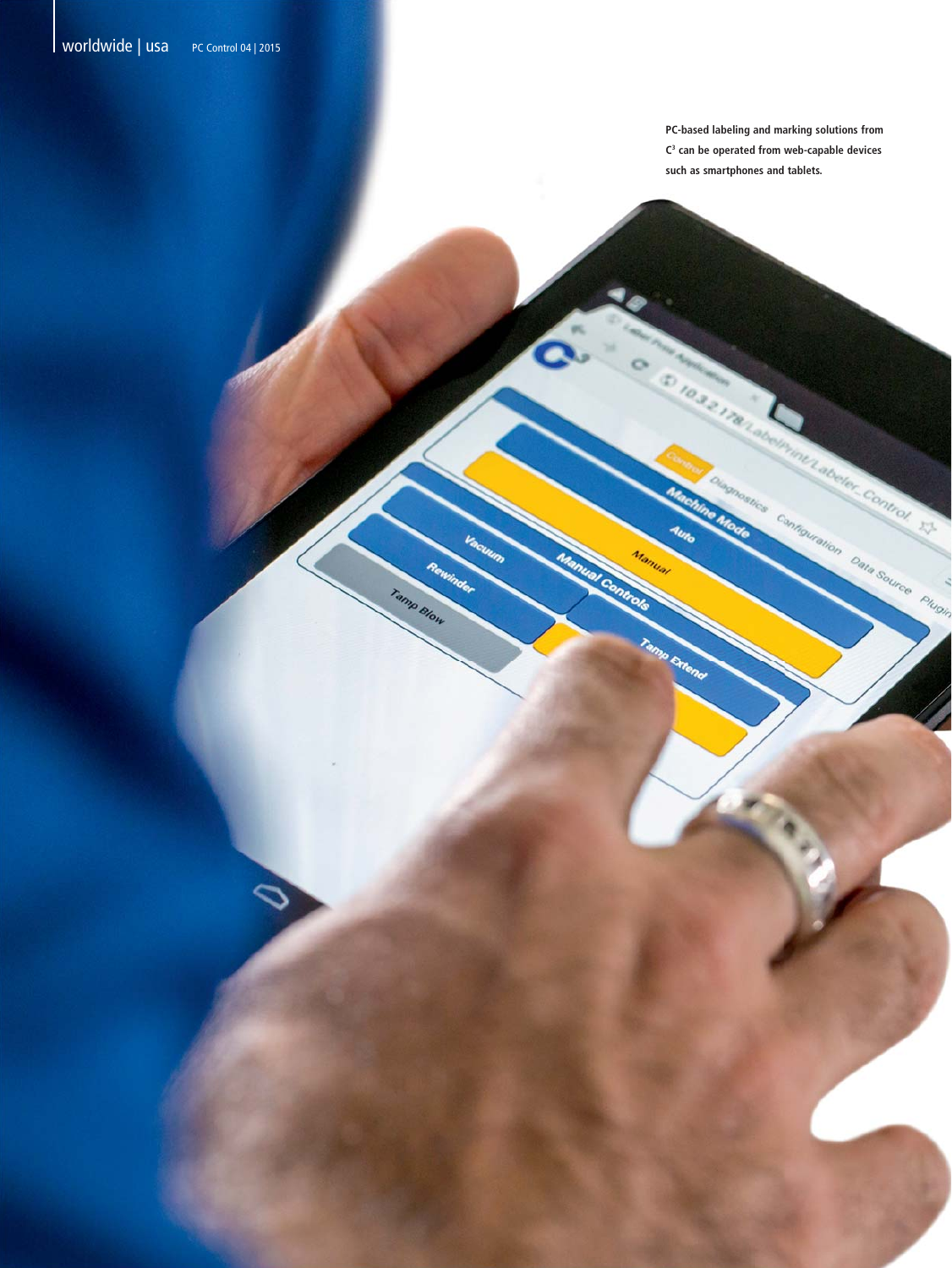Turnkey labeling and marking solution raises efficiency and saves money

## Smart Identity System connects ERP and shop floor

The development of innovative labeling and marking solutions is one of the main undertakings of C<sup>3</sup> Corporation. Based in Appleton, Wisconsin, C<sup>3</sup> recognized at an early stage that intelligent track-and-trace is the key to intelligent manufacturing. Equipped with PC-based control technology, the Smart Identity System developed by C<sup>3</sup> provides comprehensive remote connectivity, enabling users to access applications via web-capable devices like smartphones and tablets.

C3 track-and-trace systems are used in many industries like foam and urethane production, the paper and packaging industry, the food and beverage industry, as well as in the finished metal products industry. "We work very closely with our customers. We want to understand the entire operation from the shop floor to the top management level and everything in-between. This enables us eliminate bottlenecks and make the whole operation more efficient," explains Joe Van De Hey, the CEO of C<sup>3</sup>.

With the company's Smart Identity System for marking products with data-intensive labels,  $C^3$  has managed to introduce a new development in the field of integration services. "Our system gives customers an accurate overview of their operation's throughput rates and effectiveness. Via remote access they can use any web-capable device to issue commands, change templates and labels, run diagnostics and access data," explains  $C<sup>3</sup>$  application and database engineer, Drew Demerath. "The openness of the PC Control platform also allows us to adapt our labeling and marking solution to the customer's specific requirements."

## PC-based control: Integrated, highly-connected control platform

The control platform of the Smart Identity System consists of a Beckhoff CX2020 Embedded PC with a 1.4 GHz Intel® Celeron® CPU, TwinCAT 3 automation software, and EtherCAT as the real-time communication system. "The Embedded PC, with its directly connected EtherCAT I/O terminals, allows us to design the system with great flexibility. This is a huge benefit, because all our applications and installations are customer-specific. The PC-based control solution also enables optimal vertical and horizontal integration. For example, linking to an ERP system is just as easy to implement as it is cost-effective," adds Joe Van De Hey. "The controller's connectivity allows you to link it to the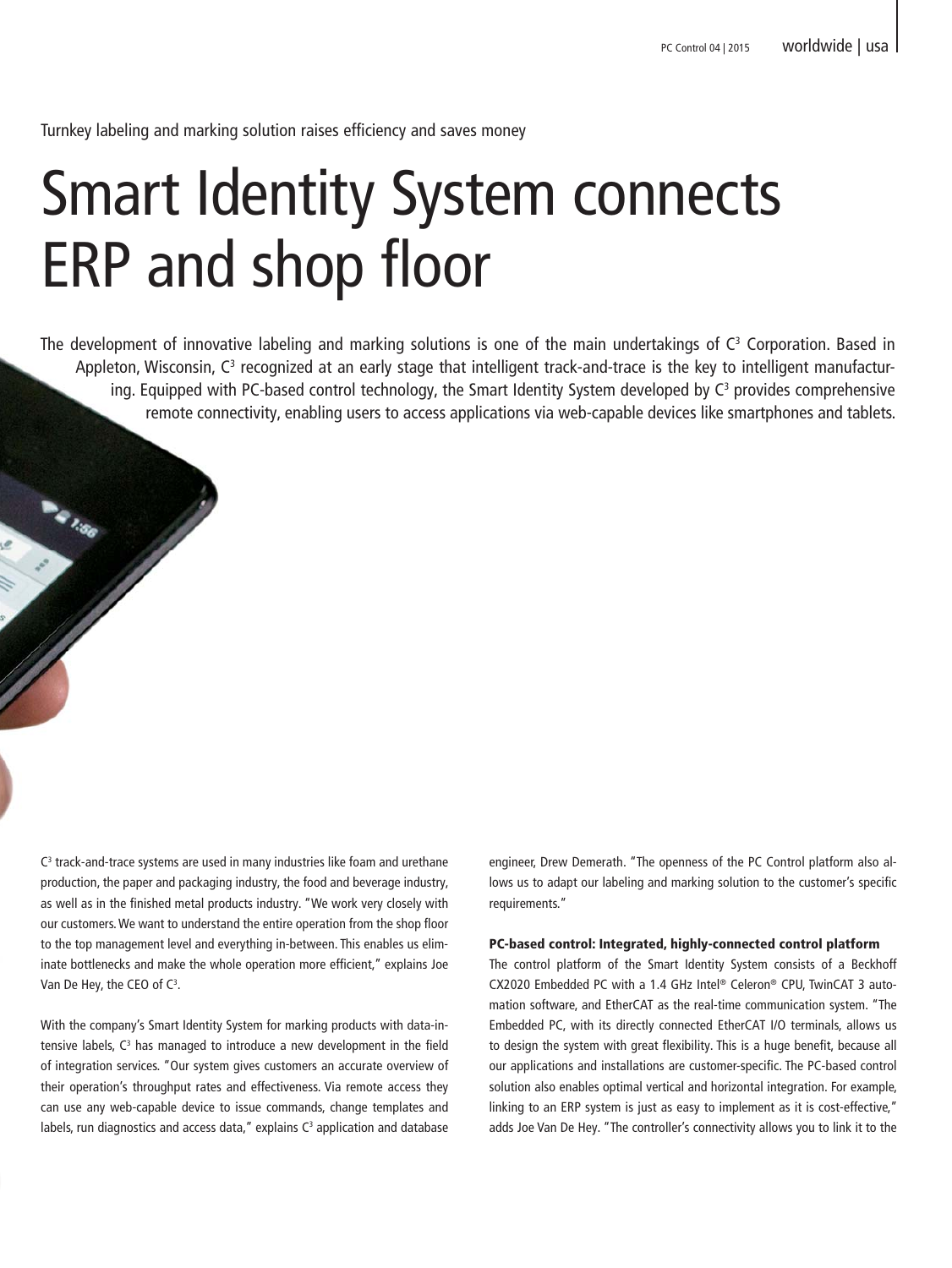

**The Smart Identity System from C3 features extensive connectivity. Users can issue commands, run diagnostics, change templates and labels, and access data from any web-capable device.**